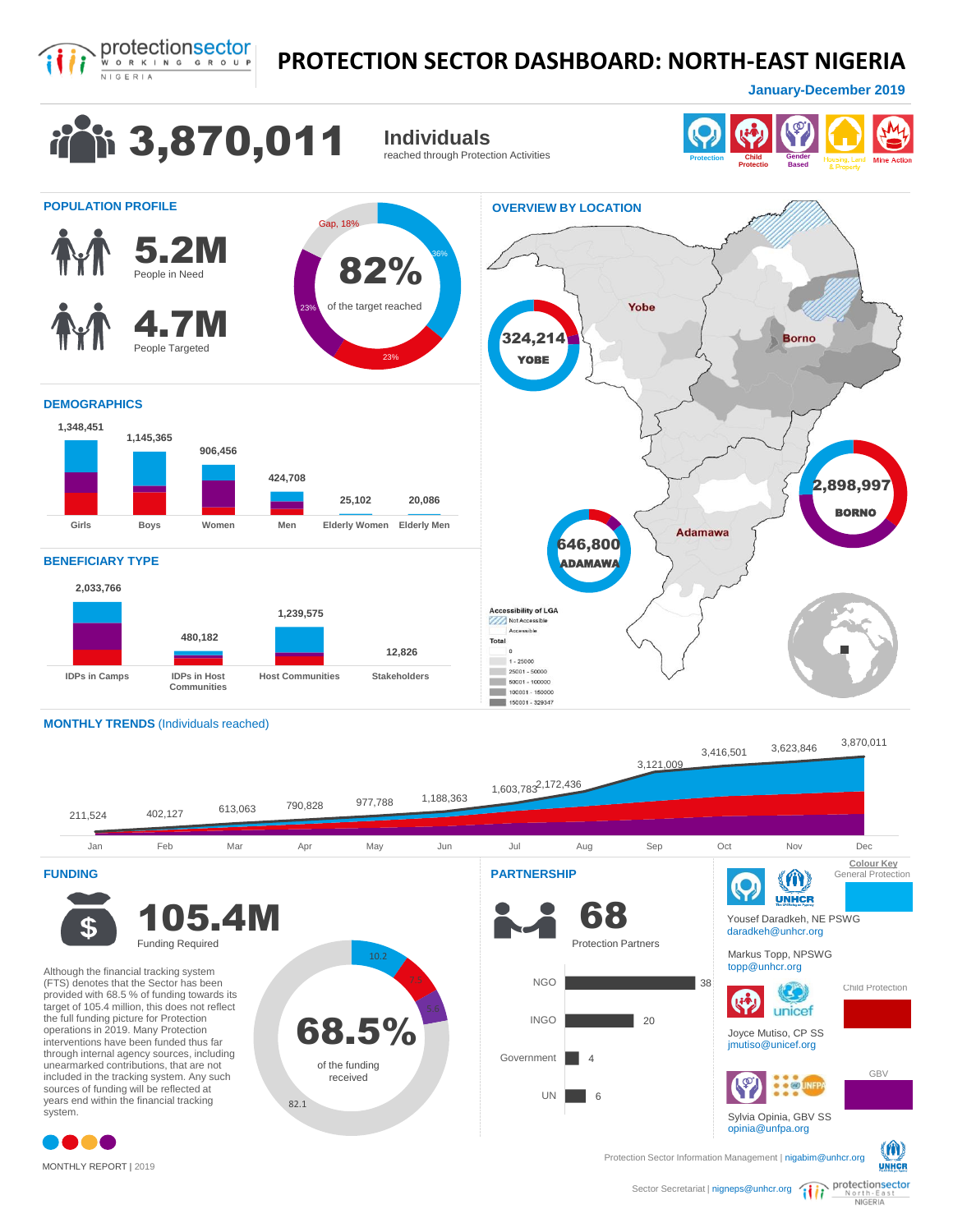

**GENERAL PROTECTION:** DASHBOARD

**January - December 2019**



**MONTHLY TRENDS** (Individuals reached) 692,101 1,683,610 348,301 **Individuals** 113,122 59,133 90,126 117,201 34,076 64,712 72,618 31,714 29,760 reached through Protection Activities Jan Feb Mar Apr May Jun Jul Aug Sep Oct Nov Dec **OVERVIEW BY SUB-SECTOR, WORKING GROUP AND INDICATORS BENEFICIARY TYPE REACHED GENERAL PROTECTION** 806,520 665,669 Number of vulnerable IDPs, IDP returnees and refugee returnees screened, registered and monitored 1,100,000 | **Target** 118,646 981,354 10.8% Number of vulnerable persons provided with protection-based material assistance 133,497 (solar lanterns, hygiene kits...) 69,878 200,000 | **Target** 8,046 14860 185,140 7% IDPs in Camps Host Communities IDPs in Host Returnees Stakeholders Number of persons referred with follow-up on service provision conducted Communities 50,000 | **Target**  $28,440$   $21,560$   $57\%$ **DEMOGRAPHICS** Number of persons provided with legal aid and services (access to justice) 50,000 | **Target** 579,609 613,024 18% 9,048 40,952 Number of persons provided with access to legal documentation 277,988 500,000 | **Target** 175,405 183% 20,515 17,226 915,880 - Girls Boys Women Men Elderly Women Elderly Men Number of persons with identified protection needs benefitting from specialized selfreliance activities 150,000 | **Target OVERVIEW BY LOCATION** 12,308 137,692 8% Number of persons provided with training on protection principles 30,000 | **Target**  $\frac{5,222}{17}\$ Yobe Number of persons reached with protection messaging through sensitizations and 683.42 community-based initiatives N/A | **Target**  $nnc$ YOBE 40,811 459,189 8% **HOUSING, LAND & PROPERTY**Number of persons receiving legal advice on housing, land and property rights 50,000 | **Target** 2% <mark>835 49,165 49,165 49,165 49,165 49,165 49,165 49,165 49,165 49,165 49,165 49,165 49,165 49,165 49,165 49,165 49,165 49,165 49,165 49,165 49,165 49,165 49,165 49,165 49,165 49,165 49,165 49,165 49,165 49,165 49,166 49,166 </mark> 918,501 BORNO Number of housing, land and property disputes resolved (including eviction 683,42 and security of tenure cases) Adamawa | **Target** 50,000 ADAMAWA 6,742 **13% MINE ACTION WORKING GROUP** Accessibility of LGA Number of persons attending mine risk education  $n_{\rm{max}}$ ction Reach Andivid 475,000 | **Target**  $+ 400$ **386.589** 88.411 81% Number of hazardous areas identified with level of contamination, type and location N/A | **Target PARTNERS SUB-SECTOR NA** - **WORKING GROUP**  $\frac{1}{32}$  mpc Number of of identified hazardous areas cleared from the presence of explosive hazards N/A | **Target** NA - Number of ERW/ IED incidents reported N/A | **Target** HID **NA**  unicet

M

**UNHCR**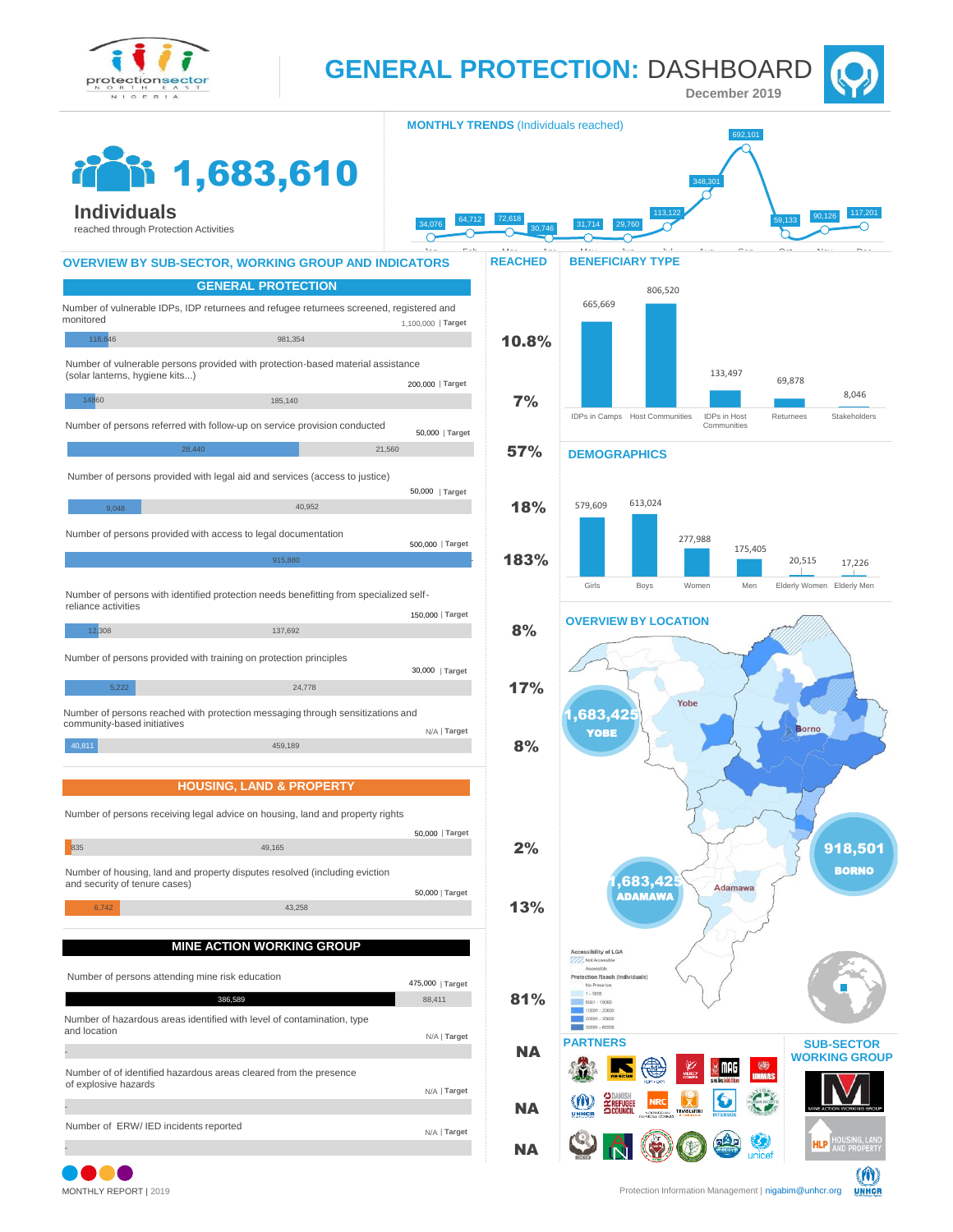

994,856

**Individuals**

**CHILD PROTECTION - DASHBOARD**



**MONTHLY TRENDS** (Individuals reached)



## reached through Child Protection Activities 1. Conflict-affected children, adolescents and caregivers receive quality protection services, including psycho-social care, life skills and livelihoods support to enhance their resilience to cope with the protracted crisis. Number of children, adolescents and caregivers benefitting from psychosocial, mental health support services and multi-sectoral livelihood support Number of community members and caregivers of conflict affected children who benefit from child care and child protection information Number of children, adolescents and caregivers benefiting from mine-risk education. **OVERVIEW BY SECTOR, OBJECTIVES AND INDICATORS BENEFICIARY TYPE** 581,591 - Die Berger in der Erste andere Stadt der Erste andere Stadt der Erste andere Stadt der Erste andere **REACHED** 1<mark>52,722 97,278</mark> 97,278 156,672 101% 61% 67% 68% 25% 20% 22% 575,000 | **Target** 250,000 | **Target** 475,000 | **Target** 2. Children facing protection risks (violence, neglect, abuse and family separation) receive integrated case management and referral to specialised services. Number of children affected by protection risks (family separation, violence, neglect, abuse, etc.) placed in alternative care arrangements Number of children affected by protection risks (family separation, violence, neglect, abuse, etc.) benefitting from follow-up Number of unaccompanied and separated children reunifed with their families **4,077** 1,923 <u>343 1,057</u> 1,057 **1,222** 4,778 6,000 | **Target** 1,400 | **Target** 6,000 | **Target** 3. Grave violations against children are monitored and reported; and children and adolescents who have suffered from such violations, including those formerly associated with armed groups or those returning from captivity, are supported to successfully reintegrate into their communities. Number of children and adolescents suffering from grave child rights violations, including those formerly associated with armed groups or returning from captivity, who benefited from socio economic assistance to successfully reintegrate into their communities. 2,203 7,797 10,000 | **Target** Number of children and adolescents affected by protection risks who receive specialized support services 4,165 - 4,000 | **Target** 104%



**January - December 2019**





Child Protection [Information Management | tomoyemi@unicef.org](mailto:mfarhad@unicef.org) 

unicef

MONTHLY REPORT | 2019